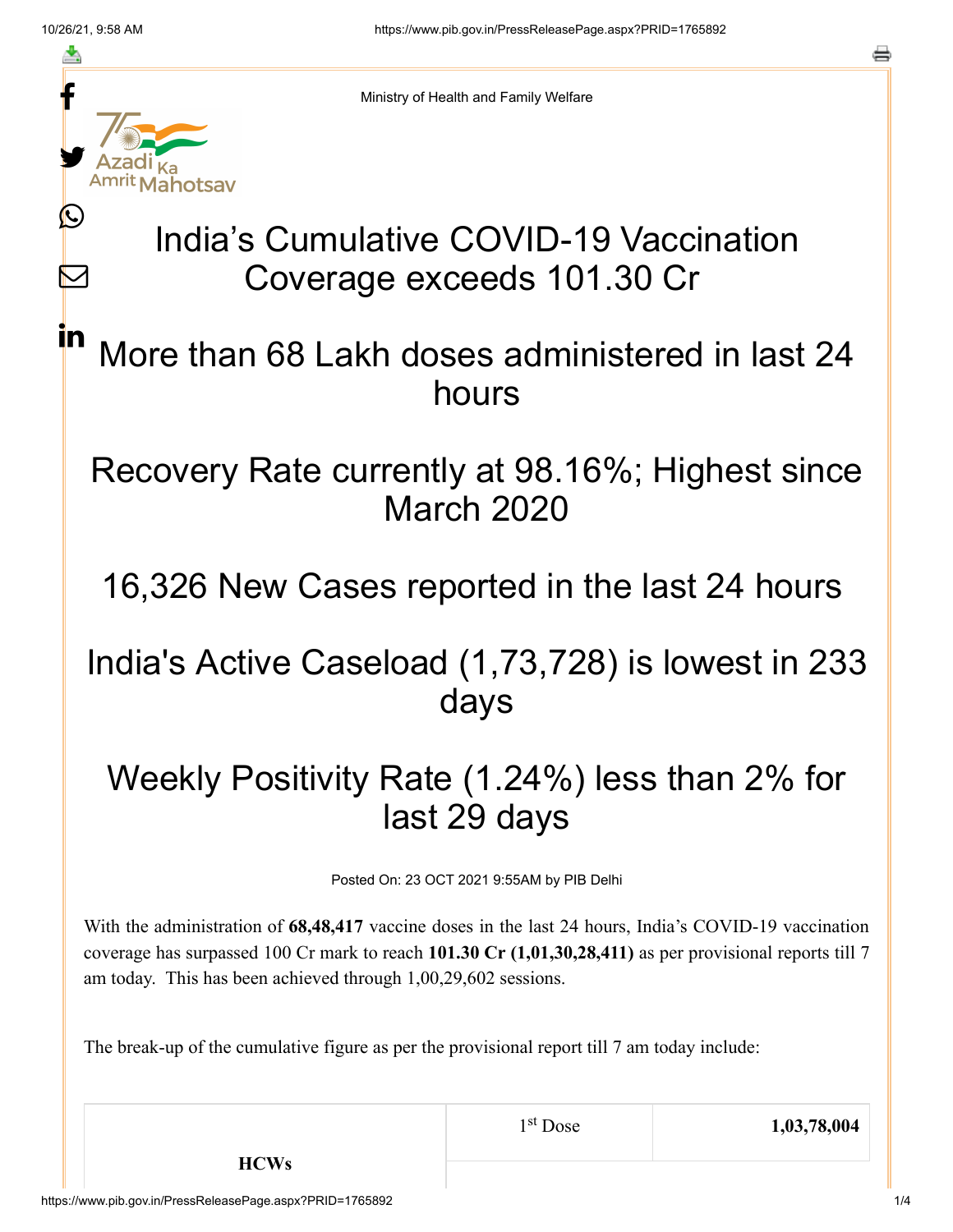| f                                | $2nd$ Dose           | 91,32,055       |
|----------------------------------|----------------------|-----------------|
|                                  | 1 <sup>st</sup> Dose | 1,83,69,012     |
| <b>FLWs</b><br>$\mathbf{\Omega}$ | $2nd$ Dose           | 1,56,73,375     |
|                                  | 1 <sup>st</sup> Dose | 40, 43, 88, 714 |
| Age Group 18-44 years<br>in      | $2nd$ Dose           | 12,26,54,329    |
|                                  | 1 <sup>st</sup> Dose | 17, 12, 42, 361 |
| Age Group 45-59 years            | $2nd$ Dose           | 8,99,14,788     |
|                                  | 1 <sup>st</sup> Dose | 10,77,01,034    |
| Over 60 years                    | $2nd$ Dose           | 6,32,40,508     |
| <b>Total</b>                     |                      | 1,01,30,28,411  |

The recovery of **17,677** patients in the last 24 hours has increased the cumulative tally of recovered patients (since the beginning of the pandemic) to **3,35,32,126.**

Consequently, India's recovery rate stands at **98.16%**. Recovery Rate is currently at its highest peak since March 2020.

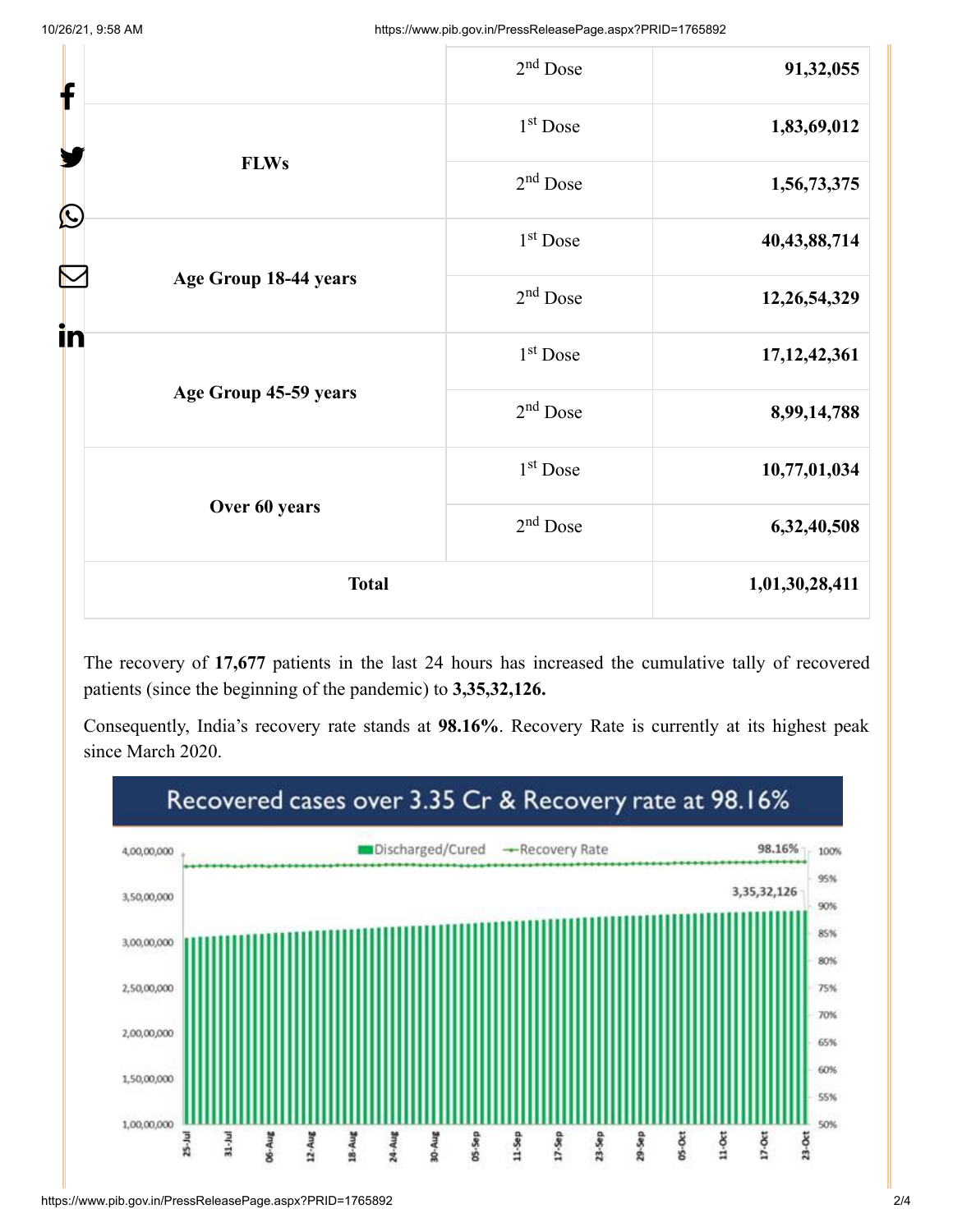Sustained and collaborative efforts by the Centre and the States/UTs continue the trend of less than 50,000 Daily New Cases that is being reported for 118 consecutive days now. f

**16,326 new cases** were reported in the last 24 hours.



The Active Caseload remains below 2 lakh mark and is presently at **1,73,728 which is lowest in 233 days.** Active cases presently constitute **0.51%** of the country's total Positive Cases, which **is lowest since March 2020.**



The testing capacity across the country continues to be expanded. The last 24 hours saw a total of 13,64,681 tests being conducted. India has so far conducted over **59.84 Cr (59,84,31,162**) cumulative tests.